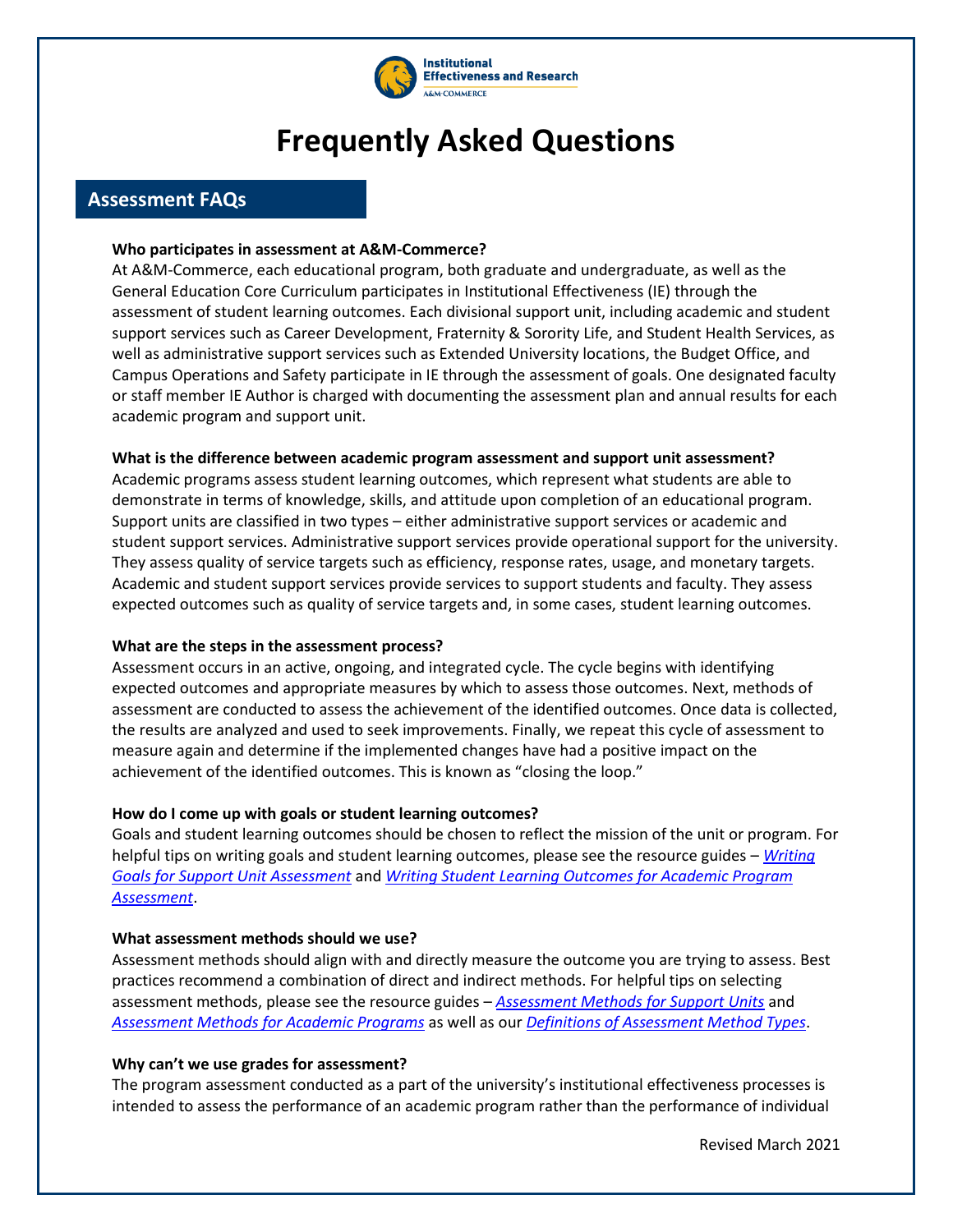

students. Specifically, the program is inquiring to see if its identified student learning outcomes have been achieved by a cohort of students. To that end, assessment methods should precisely target those learning outcomes while grades often will incorporate other factors (format, adherence to directions, etc.) or learning components.

## **What is an annual assessment (IE) report?**

An annual assessment (IE) report documents information about the program or unit's assessment plan, including identified goals or student learning outcomes and their associated assessment methods, as well as the results of those assessments for a given IE cycle (year). It documents actions describing how those results will be used to seek improvements in student learning or operational processes. Assessment reports are submitted annually within the Nuventive Improvement Platform and approved by Department Heads/Direct Supervisors, IE Representatives, and Deans/VPs.

## **What should I report if results for my assessment methods are not collected until after the IE results submission due date?**

In some cases, assessment results may only be available following a certain date such as the close of the fiscal year, the 20<sup>th</sup> class day, etc. In most cases it is not recommended to report partial data in your assessment results for IE but rather data from the most recently ended period prior to the results submission due date. For example, if your report includes fall enrollment data that is finalized as of October 2020 but the 19-20 results submission due date is in September 2020, you should plan to submit results for enrollment data finalized in the prior period – Fall 2019.

## **Where can I find my program/unit's archived Assessment Plans and Reports?**

Assessment reports beginning with 2018-19 Results and 2019-20 Plans are available within the Nuventive Improvement Platform to IE Authors or other IE participants with access. To receive copies of historical reports dated further back, please contac[t IE@tamuc.edu.](mailto:IE@tamuc.edu)

## **What resources and support are available to help me with assessment?**

The Department of Institutional Effectiveness and Research offers many helpful resources to support you in your assessment efforts. Resource guides with information about assessment as well as manual and instructions for the use of the Nuventive Improvement Platform can be located on our website [www.tamuc.edu/ie.](http://www.tamuc.edu/aboutUs/IER/ie/default.aspx) Workshops and trainings are offered by IE staff throughout the year. Information about these offerings can be located on the [IER Events webpage.](http://www.tamuc.edu/aboutUs/IER/ier-events.aspx) For direct assistance with your assessment plan, please contact **IE@tamuc.edu** to request an individual meeting or a training session tailored to your department.

# **Nuventive FAQs**

## **How do I get an account for Nuventive Improvement Platform?**

Current participants in the Institutional Effectiveness process at A&M-Commerce will have access to a Nuventive Improvement Platform account, including IE Authors, Department Heads or Direct Supervisors, IE Representatives, and Deans/VPs or other final reviewers. If you believe you should have access or need to add a new user, please send an email to **IE@tamuc.edu**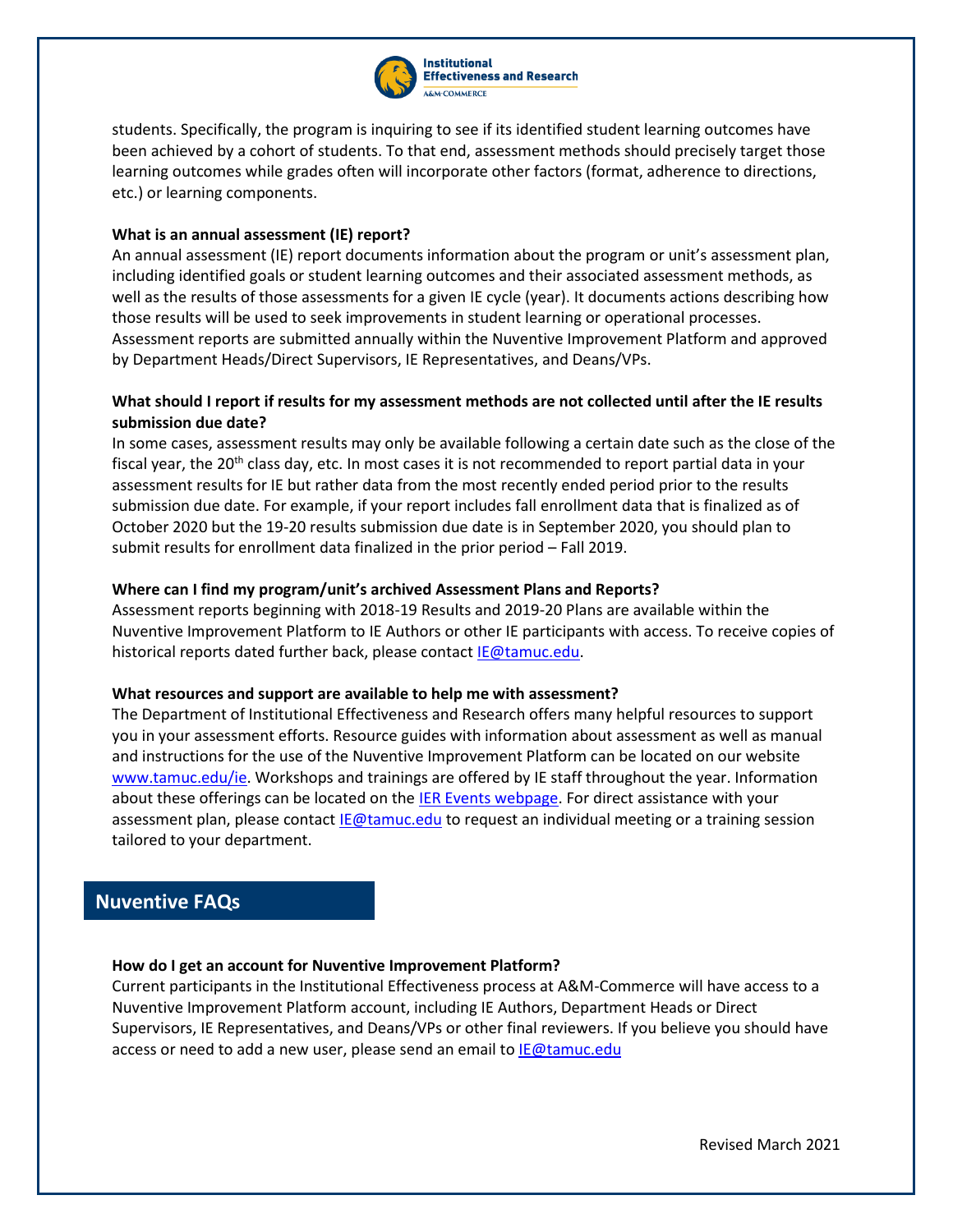

## **What browser should I use to access the Nuventive Improvement Platform?**

We recommend Chrome. Internet Explorer is not a supported web browser for the web application.

## **Who do I contact for assistance with using the Nuventive Improvement Platform?**

Several helpful resources for using the Nuventive Improvement Platform are available on our website. Check out th[e User Manual,](http://www.tamuc.edu/aboutUs/IER/documents/ie-manual/Nuventive%20Improve%20User%20Manual%20June.pdf) training videos, and other resources a[t www.tamuc.edu/ie.](http://www.tamuc.edu/ie) For direct assistance with using the platform, please contac[t IE@tamuc.edu](mailto:IE@tamuc.edu) or call 903.886.5935 and one of team members will contact you to assist.

## **Do I need to complete any training before I can access my Nuventive account?**

To be granted full user access, you must complete the required training *Utilizing the Nuventive Improvement Platform for Annual Assessment Reporting*. This course is available on demand through TrainTraq by searching for course number 2114162. This training is also offered periodically in a live format. Check th[e IER Events webpage](http://www.tamuc.edu/aboutUs/IER/ier-events.aspx) or the [DevelopU calendar](http://appsprod.tamuc.edu/td/coursecalendar.aspx) for information about upcoming offerings.

## **How can I get access to all of the Plans for which I am responsible?**

The Plans to which you have access will appear in the drop-down list located at the top of the screen in Nuventive. If you are assigned to multiple Plans, click the down arrow to navigate between multiple Plans. Alternatively, you can begin typing the name of your program or division in the drop down menu and it will appear underneath. If a Plan to which you should have access does not appear, please contact [IE@tamuc.edu](mailto:IE@tamuc.edu) to request access.

## **Is there a button to submit my annual assessment (IE) report?**

There is no separate submit button. Those who need to access your report for review will be able to do so within the Nuventive Improvement Platform following the IE Author submission due date.

## **Do I need to submit a separate assessment (IE) Plan?**

You do not need to submit a separate plan. Any Goals/SLOs which will carry over for assessment in the upcoming year should be marked for the upcoming Planned Assessment Cycle. This can be done within the menu option for Assessment Plan, when editing an SLO/Goal.

|                            | * Goal Name   Local Food Budget                                                                                           |
|----------------------------|---------------------------------------------------------------------------------------------------------------------------|
| * Goal Statement           | Dining services will increase the percentage of its food budget allocated for purchase of local foods relative to other i |
| Goal Status   Active       | <b>v</b> (2)                                                                                                              |
| * Planned Assessment Cycle | 2019 - 2020 * 2020 - 2021 *<br>7                                                                                          |
| <b>Start Date</b>          | O<br>03/19/2020                                                                                                           |
| Phase Out Date             | O                                                                                                                         |

Or, if you choose to edit any existing SLOs/Goals and assessment methods or add any new, please do so by the IE Author submission due date.

## **How can I tell if my annual assessment (IE) report has been approved?**

A report reviewer, such as a Department Head or IE Representative, who requests revisions before approving a report will notify the IE Author of this request. To view your approval status and feedback provided by reviewers within the Nuventive Improvement Platform, navigate to the Plan Review/Approval area and select the level of review you wish to view. When viewing the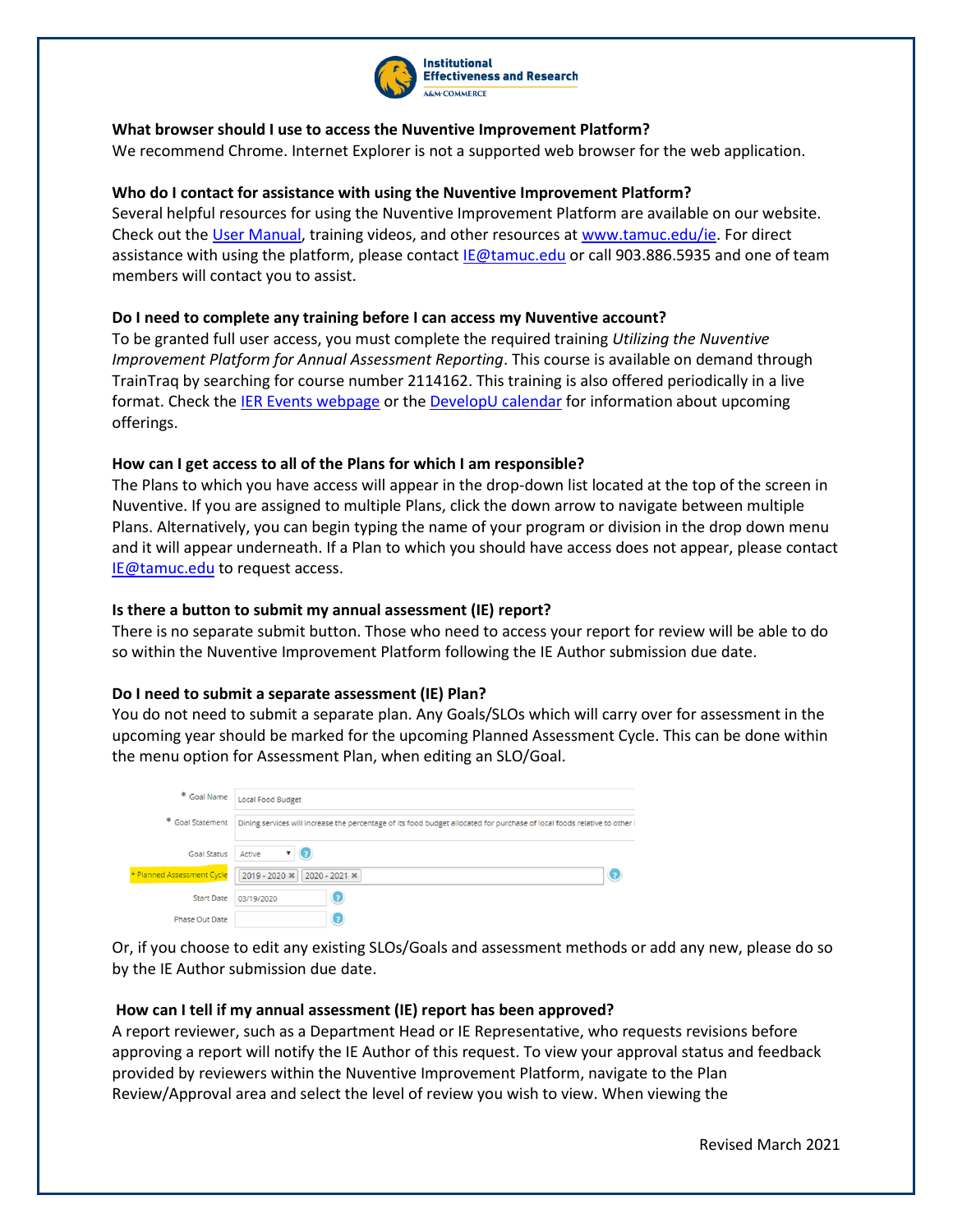

Review/Approval form, note whether an Initial or Final Review Decision has been marked. Approved reports will be marked "Approved" while reports not yet approved will be marked "Revisions Requested."

## **If I am changing my SLO/Goal, should I edit the existing or create a new SLO/Goal?** We recommend that you **edit an existing SLO/Goal** if the following applies:

- $\cdot \cdot$  The change is primarily grammatical in nature, with an emphasis on wording rather than meaning/substance
- $\cdot$  Your assessment method and results will still align with the edited SLO/Goal and can still be used as a measurement of the SLO/Goal
- *Note, any edits you make to an existing SLO/Goal will immediately reflect in your assessment report and will be associated with both past and future results entries.*

We recommend that you **create a new SLO/Goal** if the following applies:

- $\cdot \cdot$  The change is primarily substantive in nature, rather than to just the wording or grammar of the SLO/Goal
- You intended to assess something different than what you have assessed before
- $\cdot \cdot$  Your existing assessment method(s) will not be used for the SLO/Goal
- *Note, if you create a new SLO/Goal, do not delete the old SLO/Goal no longer included in your assessment plan. Instead, after the close of the IE cycle, mark the SLO/Goal as Phased Out from within the Assessment Plan area. Marking the SLO/Goal as phased out before the close of the IE cycle will remove it, along with any final results collected, from your annual (IE) assessment report. Once marked phased out, the SLO/Goal and any associated methods and results entries will be hidden unless filtered for when navigating within your Assessment Plan, Results, or when generating a report.*
	- *When running a four column report for historical results, you may wish to select to include all phased out SLOs/Goals.*

# **If I am changing an assessment method for an SLO/Goal, should I edit the existing or create a new assessment method?**

We recommend that you **edit an existing assessment method** if the following applies:

- $\cdot$  What you are changing primarily relates to the administration of the method rather than what/how it measures.
- The *assessment method type* is not changing.
	- For example, if your program or unit is using a survey to assess an SLO or Goal but there are some minor changes to the question items on the survey, you could make a simple edit to the assessment method.
- Results for the revised method of assessment can still be meaningfully compared with past results.
- $\div$  The assessment method remains the same but the standard of success is changing.
- *Note, any edits you make to an existing assessment method will immediately reflect in your assessment report and will be associated with both past and future results entries. To preserve past details about the assessment method or prior standard of success, please describe these changes in the space for Notes.*

We recommend that you **create a new assessment method** if the following applies:

- $\cdot \cdot$  What you are changing primarily relates to what is being measured and how it is being measured, rather than to the administration of the method.
- The *assessment method type* is changing.